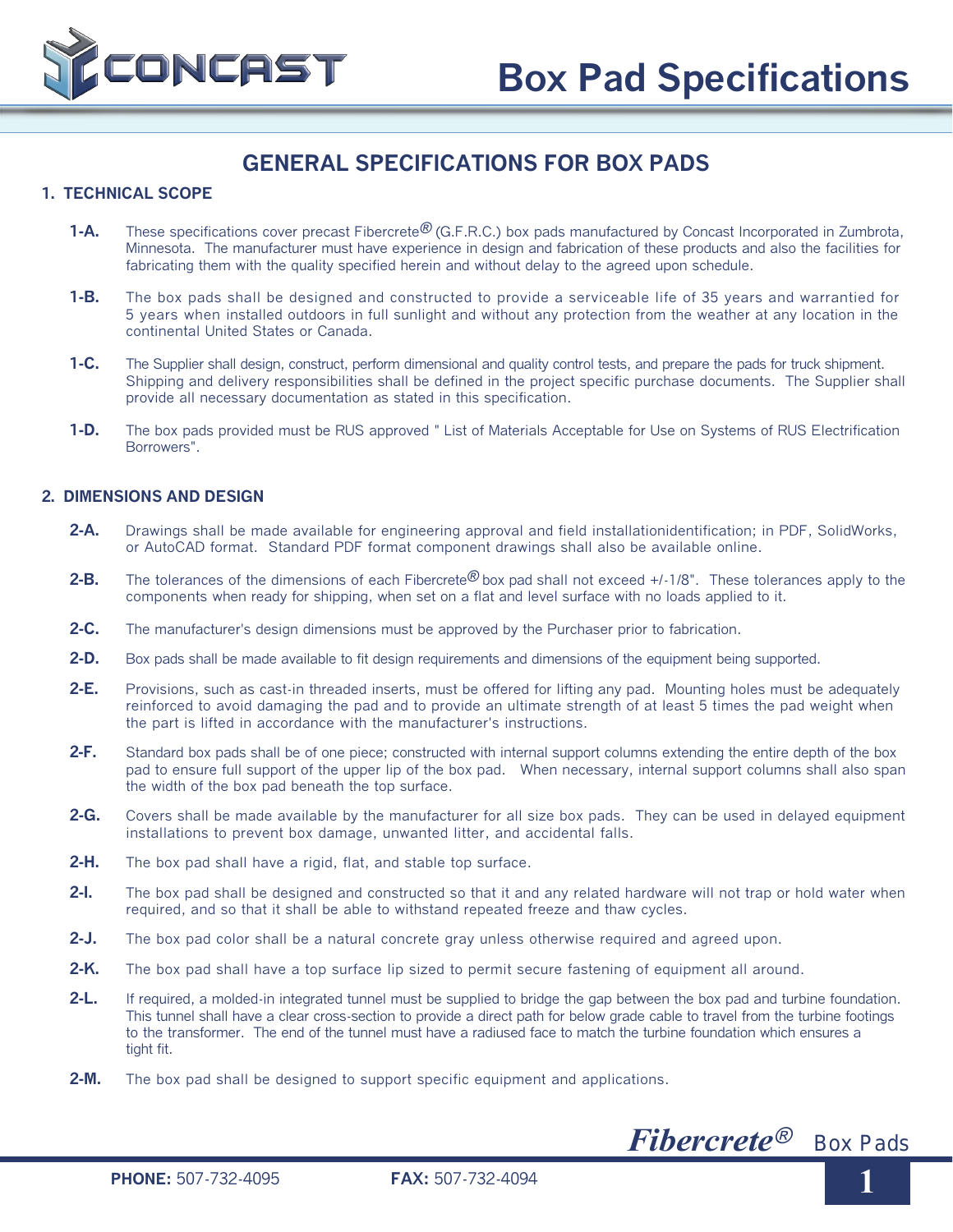# **Concast Box Pad Specifications**

- **2-N.** If required, the box pad shall have a center divider to completely separate the high and low voltage sides of the box interior. This divider must be non-flammable, and constructed from Fibercrete  $\mathcal{O}_0$  or an approved equal.
- **2-O.** The precast components are designed to conform to requirements stated in ASTM C857-07 "Practice for Minimum Structural Design Loading for Underground Precast Concrete Utility Structures, ASTM C858-07 "Specifications for Underground Precast Concrete Utility Structures".

# **3. PERFORMANCE AND MATERIALS**

- **3-A.** All box pads shall be composed of cement mortar reinforced by alkali resistant glass fibers; fabricated via the Concast spray lay-up method which incorporates a minimum of 4 percent volume A.R. glass fibers.
- **3-B.** Cement shall conform to the requirement of ASTM C150 Type I, II or ASTM C595 Type IL.
- **3-C.** Fine aggregates shall conform to ASTM C33 "Specification for Concrete Aggregates".
- **3-D.** Boxes shall conform to AIA Masterspec Section 03491 for Glass Fiber Reinforced Concrete and quality control procedures per PCI# MNL-130-91.

### **3-E. Mechanical Properties after 28 days of age:**

- **3-E.1** Minimum Compressive Strength of 7500 PSI
- **3-E.2** Flexural Strength of 3200 PSI
- **3-E.3 Shear Strength:** Material shall meet or exceed the following results when tested under ASTM D695-08.
	- Peak Load-1,187 lbf
	- Peak Stress-2,125 psi
	- Modulus-391 ksi
- **3-E.4 Strength and Deflection:** Box pads shall meet or exceed the following when tested simulating equipment footprint and show no signs of failure or significant deflection.
	- Small Box Pads (sectionalizers, 1 phase transformers) shall withstand 12,000 lbs.
	- Large Box Pads (large switchgear, 3 phase transformers) shall withstand 28,000 lbs.
- **3-E.5 Sidewall Loading:** Box Pads shall meet or exceed a sidewall deflection of .037" with 2,000 lbs. applied.
- **3-F. Chemical Resistance:** Material shall show no signs of swelling, crazing, blistering, cracking, deformation, erosion or loss of 25% or more of the initial flexural strength when exposed to the following chemical under normal service conditions.
	- 5% Calcium Chloride-CaCl<sub>2</sub>
	- 0.1 N Sodium Sulfate-Na<sub>2</sub>SO<sub>4</sub>
	- 0.1 N Sodium Hydroxide -NaOH
	- 5% Sodium Chloride-NaCl
	- 5% Calcium Hydroxide-Ca(OH)<sub>2</sub>
	- Transformer Oil
	- Kerosene

**Fibercrete**® nip DSpl Pignol (American Polywater)